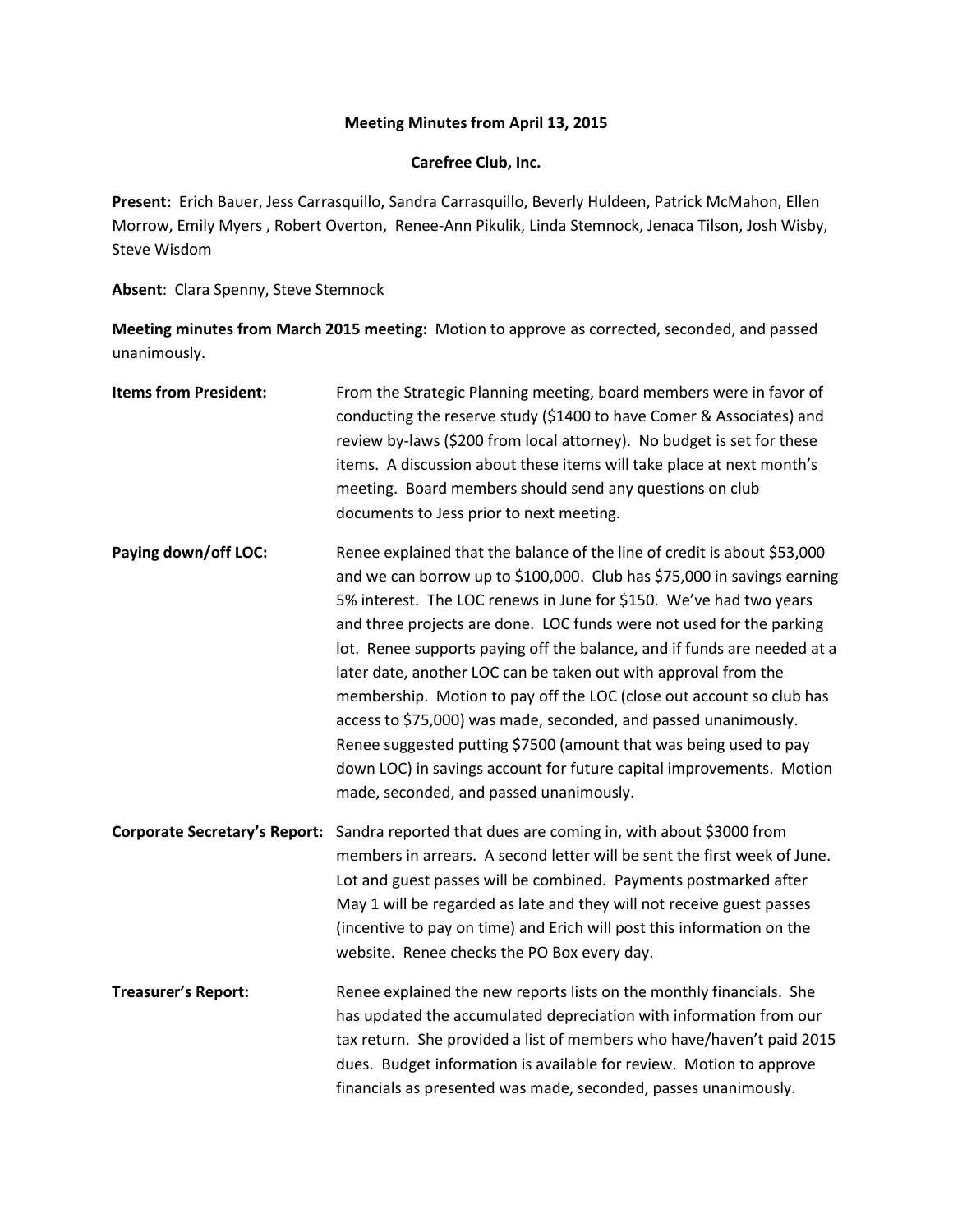## **Committee Reports**

| Pool:              | Linda reported that guards have been selected and she is getting<br>everything ready for opening day. Steve S. contacted the water<br>company and the water will be turned on in the next few days. Gardens<br>will be cleaned up in the next few weeks.                                                                                                                                                                                                                                                                                                                                                                              |
|--------------------|---------------------------------------------------------------------------------------------------------------------------------------------------------------------------------------------------------------------------------------------------------------------------------------------------------------------------------------------------------------------------------------------------------------------------------------------------------------------------------------------------------------------------------------------------------------------------------------------------------------------------------------|
| Grounds:           | Patrick reported that Kapps will do a grub control treatment. He will be<br>getting drawings and pricing for a new letter board this week. He is also<br>getting costs for repaving the basketball courts, fixing the cracks in the<br>tennis courts, and sealing the parking lot. Patrick shared options for<br>trash containers for grounds and he may add one picnic table each year<br>that can be secured to the ground (they are expensive). Tennis court<br>nets will be set up this week. He will also look into drainage options to<br>keep playground area drier and new rims to increase use of the basket<br>ball courts. |
| <b>Newsletter:</b> | Jenaca reported that she changed the last two pages of the newsletter<br>with the updated information. She would like some history of Carefree<br>for the newsletter. Newsletters will be published quarterly, but she will<br>do a special edition when needed. She is also working on packets for<br>new residents. Jess asked board members to let Sandra know of new<br>residents.                                                                                                                                                                                                                                                |
| <b>Clubhouse:</b>  | Steve W. reported \$988 in income for April. Expenses included checks<br>on the fire extinguishers, fixing venting in the roof, replacement of 3 12-<br>inch ducts in attic (won't collapse as previous ones did and gas bill<br>should decrease), a new chair storage rack, replacing three lights in the<br>kitchen, and a new ink cartridge for rental documents.                                                                                                                                                                                                                                                                  |
| Web:               | Erich has made major changes to the website and is helping work on the<br>database for Sandra (using a new hosting platform for the website and a<br>SQL server database). Sandra will be able to use this for all work on<br>membership information, she can add forms, run reports, and the site<br>could also handle online voting in the future if this is an option our by-<br>laws allow. Erich said Steve W. can now load the calendar for the<br>clubhouse and it can be updated immediately. He will give a<br>demonstration of the new website next meeting.                                                                |
| <b>Activities:</b> | Josh reported that the Easter egg hunt went well and he is buying more<br>eggs for the 2016 hunt. The ice cream social will be May 23 <sup>rd</sup> , and the<br>patio/pool will be decorated for race weekend. Garage sale will be June<br>6. Bev will be the point person for the $4th$ of July and summer parties<br>(Josh's wife is expecting a baby around that time).                                                                                                                                                                                                                                                           |